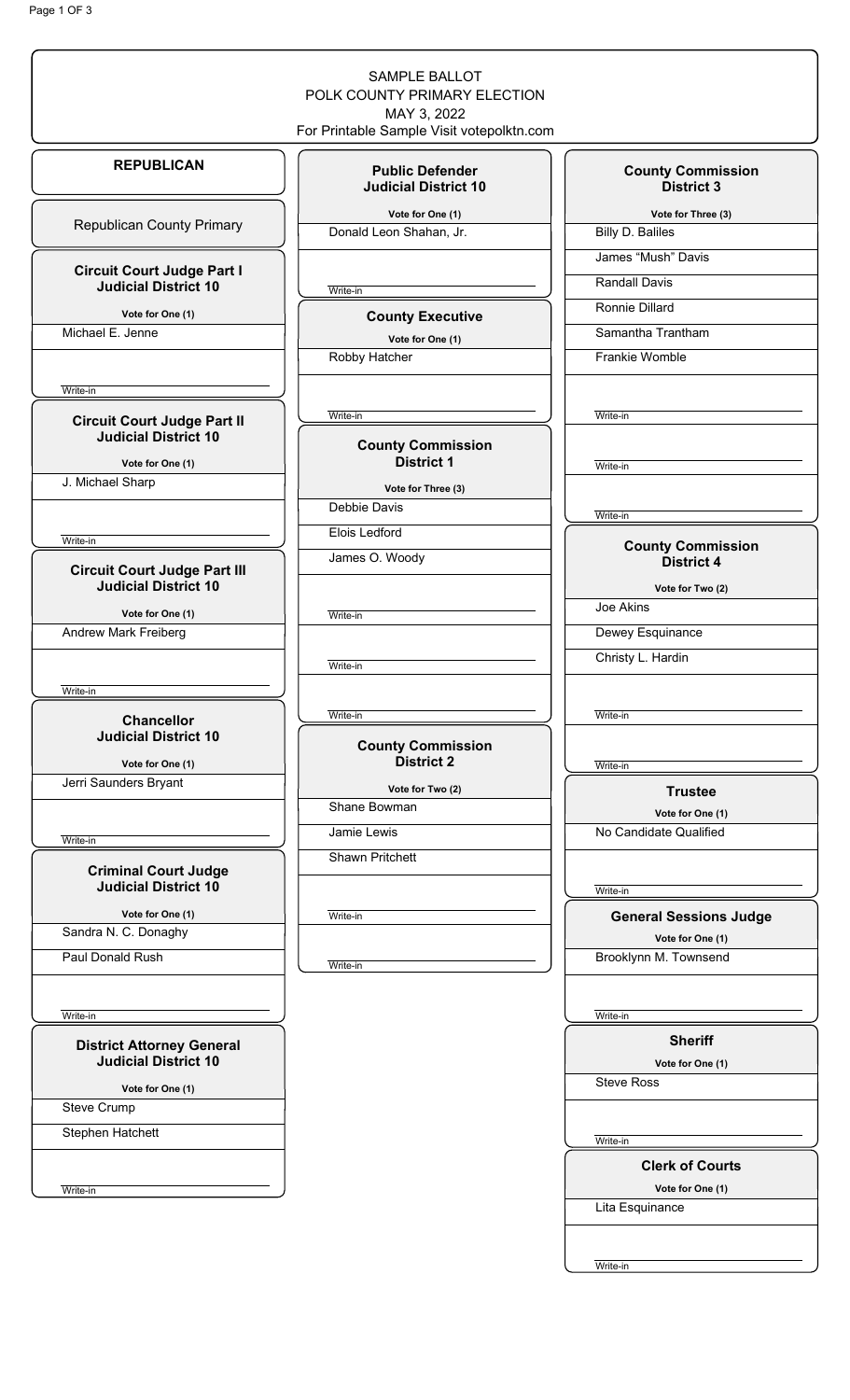| <b>County Clerk</b><br>Vote for One (1)                 | <b>DEMOCRATIC</b>                                                 | <b>County Executive</b><br>Vote for One (1)   |
|---------------------------------------------------------|-------------------------------------------------------------------|-----------------------------------------------|
| <b>Catrice Wilcox Lowe</b>                              |                                                                   | Rodney S. Burris                              |
|                                                         | <b>Democratic County Primary</b>                                  |                                               |
| Write-in                                                | <b>Circuit Court Judge Part I</b>                                 | Write-in                                      |
| <b>Register of Deeds</b><br>Vote for One (1)            | <b>Judicial District 10</b><br>Vote for One (1)                   | <b>County Commission</b><br><b>District 1</b> |
| Kile "Bo" Swafford                                      | No Candidate Qualified                                            | Vote for Three (3)                            |
|                                                         |                                                                   | Jason Bramlett                                |
|                                                         |                                                                   |                                               |
| Write-in                                                | Write-in                                                          |                                               |
| <b>School Board District 1</b><br>Vote for One (1)      | <b>Circuit Court Judge Part II</b><br><b>Judicial District 10</b> | Write-in                                      |
| No Candidate Qualified                                  | Vote for One (1)                                                  | Write-in                                      |
|                                                         | No Candidate Qualified                                            |                                               |
|                                                         |                                                                   |                                               |
| Write-in                                                |                                                                   | Write-in                                      |
| <b>School Board District 2</b>                          | Write-in                                                          | <b>County Commission</b>                      |
| Vote for One (1)                                        | <b>Circuit Court Judge Part III</b>                               | <b>District 2</b>                             |
| William Joshua Rose                                     | <b>Judicial District 10</b>                                       | Vote for Two (2)                              |
|                                                         | Vote for One (1)                                                  | Ronnie German                                 |
| Write-in                                                | No Candidate Qualified                                            |                                               |
|                                                         |                                                                   |                                               |
| <b>School Board District 3</b>                          |                                                                   | Write-in                                      |
| Vote for One (1)                                        | Write-in                                                          |                                               |
| David Goode                                             | <b>Chancellor</b>                                                 | Write-in                                      |
|                                                         | <b>Judicial District 10</b>                                       | <b>County Commission</b>                      |
|                                                         |                                                                   |                                               |
| Write-in                                                | Vote for One (1)                                                  | <b>District 3</b>                             |
|                                                         | No Candidate Qualified                                            |                                               |
| <b>School Board District 3</b><br><b>Unexpired Term</b> |                                                                   | Vote for Three (3)<br>No Candidate Qualified  |
| Vote for One (1)                                        | Write-in                                                          |                                               |
| No Candidate Qualified                                  |                                                                   | Write-in                                      |
|                                                         | <b>Criminal Court Judge</b><br><b>Judicial District 10</b>        |                                               |
| Write-in                                                | Vote for One (1)                                                  | Write-in                                      |
|                                                         | No Candidate Qualified                                            |                                               |
| <b>School Board District 4</b><br><b>Four Year Term</b> |                                                                   |                                               |
|                                                         |                                                                   | Write-in                                      |
| Vote for One (1)<br>Dustin Cain                         | Write-in                                                          | <b>County Commission</b>                      |
|                                                         | <b>District Attorney General</b>                                  | <b>District 4</b>                             |
|                                                         | <b>Judicial District 10</b>                                       | Vote for Two (2)                              |
| Write-in                                                | Vote for One (1)                                                  | Wendall "Buster" Lewis                        |
| <b>School Board District 4</b>                          | No Candidate Qualified                                            |                                               |
| <b>Two Year Term</b>                                    |                                                                   | Write-in                                      |
| Vote for One (1)                                        |                                                                   |                                               |
| Josh Cain                                               | Write-in                                                          |                                               |
|                                                         | <b>Public Defender</b>                                            | Write-in                                      |
|                                                         | <b>Judicial District 10</b>                                       | <b>Trustee</b>                                |
| Write-in                                                | Vote for One (1)                                                  | Vote for One (1)                              |
|                                                         | No Candidate Qualified                                            | Gina Hicks-Burchfiel                          |
|                                                         |                                                                   |                                               |